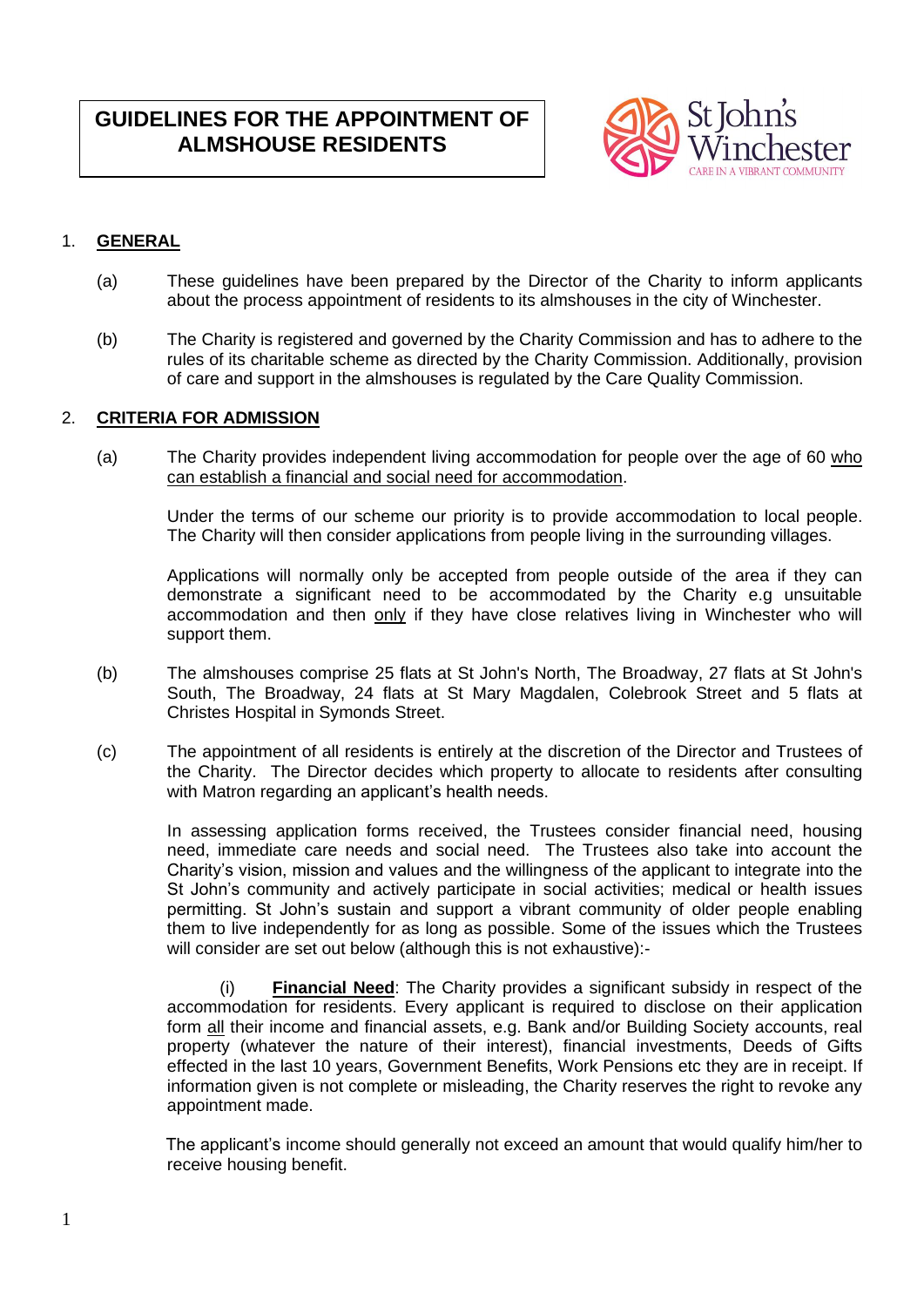In terms of capital assets, the value of the applicant's capital assets should not exceed £30,000 including the sale of any property in this country and/or abroad. The Charity will require up to date written proof of the market value of particular assets.

If an applicant has previously gifted a property of any description or money in the last 7 years prior to their almshouse application which would mean they would no longer qualify for housing benefit if such gift had not been made, then it is highly unlikely that an appointment would be made.

(ii) **Housing Need**: Consideration is given to an applicant's current circumstances such as homelessness or inappropriate housing for their medical or social needs and prioritise accordingly.

(iii) **Care Need**: Details of an applicant's current health needs are outlined in their application form. The Charity does request an up to date medical questionnaire to be completed by the applicant's GP and our Almshouse Matron evaluates the information provided to ensure that the welfare team are able to provide the care and support required.

(iv) **Social Need**: St John's prides itself on its strong sense of community living. The Trustees and staff anticipate that new applicants will attend our almshouse events and become active members of the social clubs run by existing residents.

### 3. **THE NATURE OF THE ACCOMMODATION AND CARE**

- (a) The Charity's almshouses comprise one bedroom flats. There are a few flats which are only suitable for single occupancy. Each flat comprises of a living room, bedroom, shower room and small kitchen.
- (b) On the North Side and South Side of St John's there are a few number of small houses which have a staircase which cannot accommodate a stair lift. All other accommodation is self-contained on one level, although stairs/steps have to be negotiated to gain access to some first floor flats on all of the sites.

This means ground floor flats are very much sought after by applicants. Preference for such a flat when they become available is given to our existing residents living on the first floor who health requirements necessitate a move to ground floor accommodation.

- (c) There is a Community Room at St Mary Magdalen where regular social groups, community events and lunch clubs are held. A visiting hairdresser also provides a weekly hairdressing service.
- (d) Although the Charity began as an Anglican foundation and has its own Chapel in the Broadway with regular services taken by our Chaplain, there is **no** requirement for any resident to worship in the Chapel or indeed have any religious beliefs. No distinctions will be made by the Charity in the applications process on the grounds of race, religion, gender, marital status, sexual orientation or disability.
- (e) The Charity employs a welfare team and although support offered by the almshouse welfare team is exceptional, and not generally found in other local housing providers for the older person, we do not provide regular and constant nursing. New residents have to be in sufficiently good health when they enter the almshouses to be able to lead independent lives and must remain capable of independent living to maintain their appointment as beneficiary. *A copy of our Care Policy is available from the office upon request.*
- (f) Relatives of our almshouse residents are expected to take an active role in the care of their family member. They will be contacted by our almshouse welfare staff to become involved in decision making should a resident's care needs become more acute and they require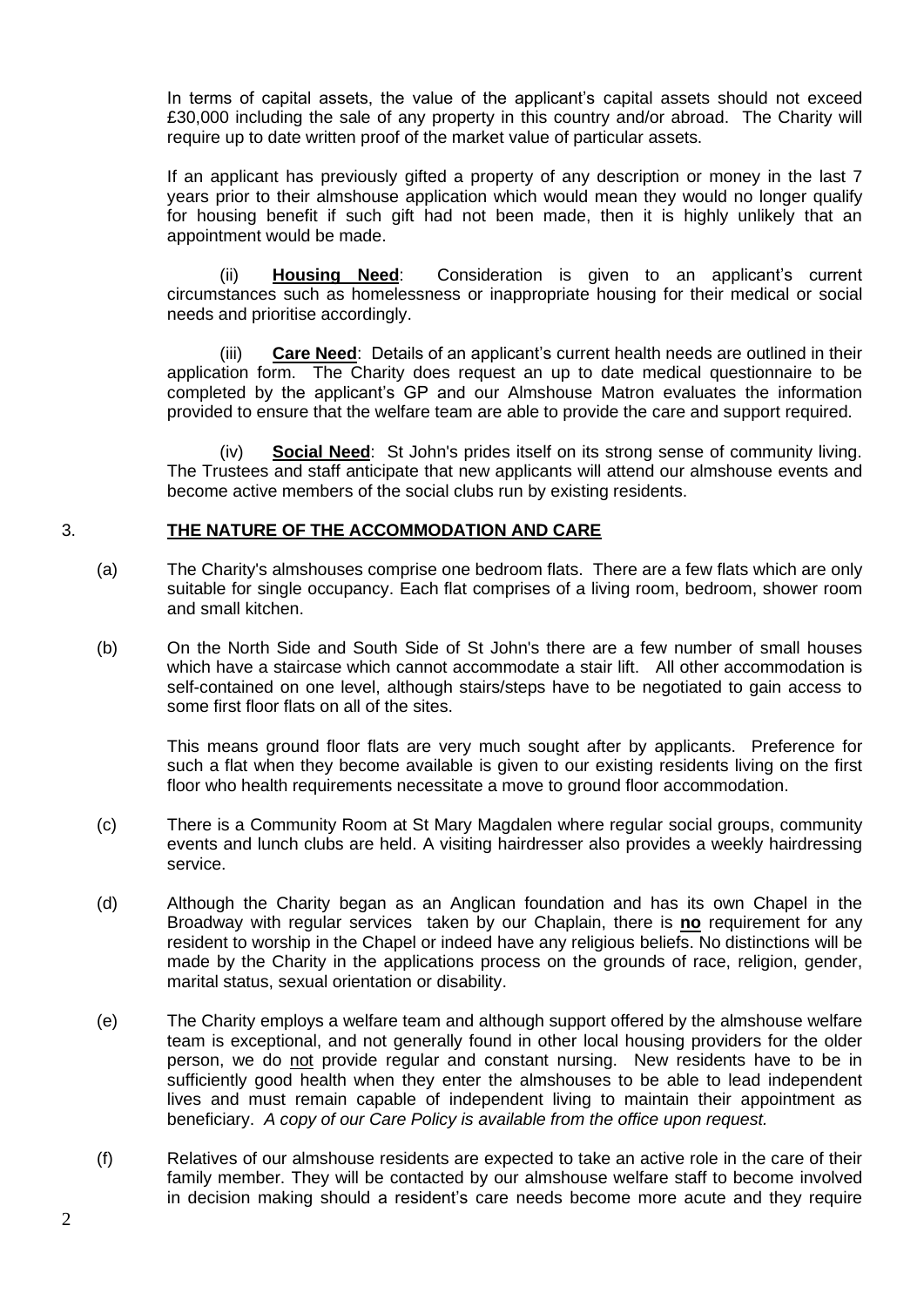nursing home care. Relatives may be contacted by the administrative team if a resident requires new white goods or other equipment for their almshouse and the resident is unable to make a purchase without support or cannot afford to make a purchase.

- (h) All St John's almshouses are linked to an emergency call system, and there is 24 hour emergency only cover provided by our almshouse welfare staff.
- (i) All the almshouses are centrally heated and the majority are also supplied with hot water from a central boiler (the exception being a few of the almshouses on the North Side where water is heated by individual immersion heaters). The residents pay a weekly maintenance contribution (WMC) towards their accommodation and repairs and a contribution towards the cost of heating. These costs are reviewed annually by Trustees and rise accordingly. St John's is not currently a registered provider of social housing. In recent years the WMC has risen significantly to take account of the increased costs of maintenance and repair of listed buildings. Most of our residents are in receipt of housing benefit to assist in the payment of their accommodation.
- (j) Given the communal nature of the accommodation residents may not own a pet.

### 4. **THE APPLICATION PROCEDURE**

- (a) All applications for almshouse accommodation must be made on the Charity's application form, a copy of which can be obtained from the address at the end of these guidelines or from the website [\(www.stjohnswinchester.co.uk\)](http://www.stjohnswinchester.co.uk/) or through the Head Office (01962- 854226).
- (b) It is a Charity Commission requirement to investigate the personal circumstances of applicants for almshouses. The personal data supplied on an applicant's application form will be held on file, subject to the provisions of the Data Protection Act 1998. Some details may need to be checked with you, but none will be disclosed for any inappropriate purpose.
- (c) All almshouse applications received are considered carefully by the Trustees Almshouse Panel.
- (d) The Trustees do not maintain a rotational waiting list as such because they are obliged to assess who is most in need of accommodation when a vacancy occurs. They do on occasions maintain a shortlist of eligible applicants whom they might be able to offer accommodation in the event of a vacancy. Placement on this list does not guarantee that the Trustees will be able to offer an applicant an almshouse. The Charity reserves the right to remove an applicant from any shortlist at any time in absolute discretion.
- (e) Applicants are asked to give the name of two people who know the applicant well and could supply the Trustees with a reference. With the applicant's permission an approach is made to their GP to provide a medical report for assessment by our Head of the Welfare Team.
- (f) No appointment to an almshouse will be made without the Director and the Trustees having had the opportunity of meeting the applicant personally. It should be emphasised that an invitation to attend for a discussion does not automatically mean that accommodation will be offered.
- (g) The Director makes the decision as to which flat will be allocated to a prospective resident based on an applicant's needs. He or she will be invited to inspect the accommodation. If the applicant refuses the flat the applicant's name is removed from the waiting list.
- (h) The Charity does not offer a flat transfer once a resident is insitu unless the welfare team can confirm there are medical needs to support the move.